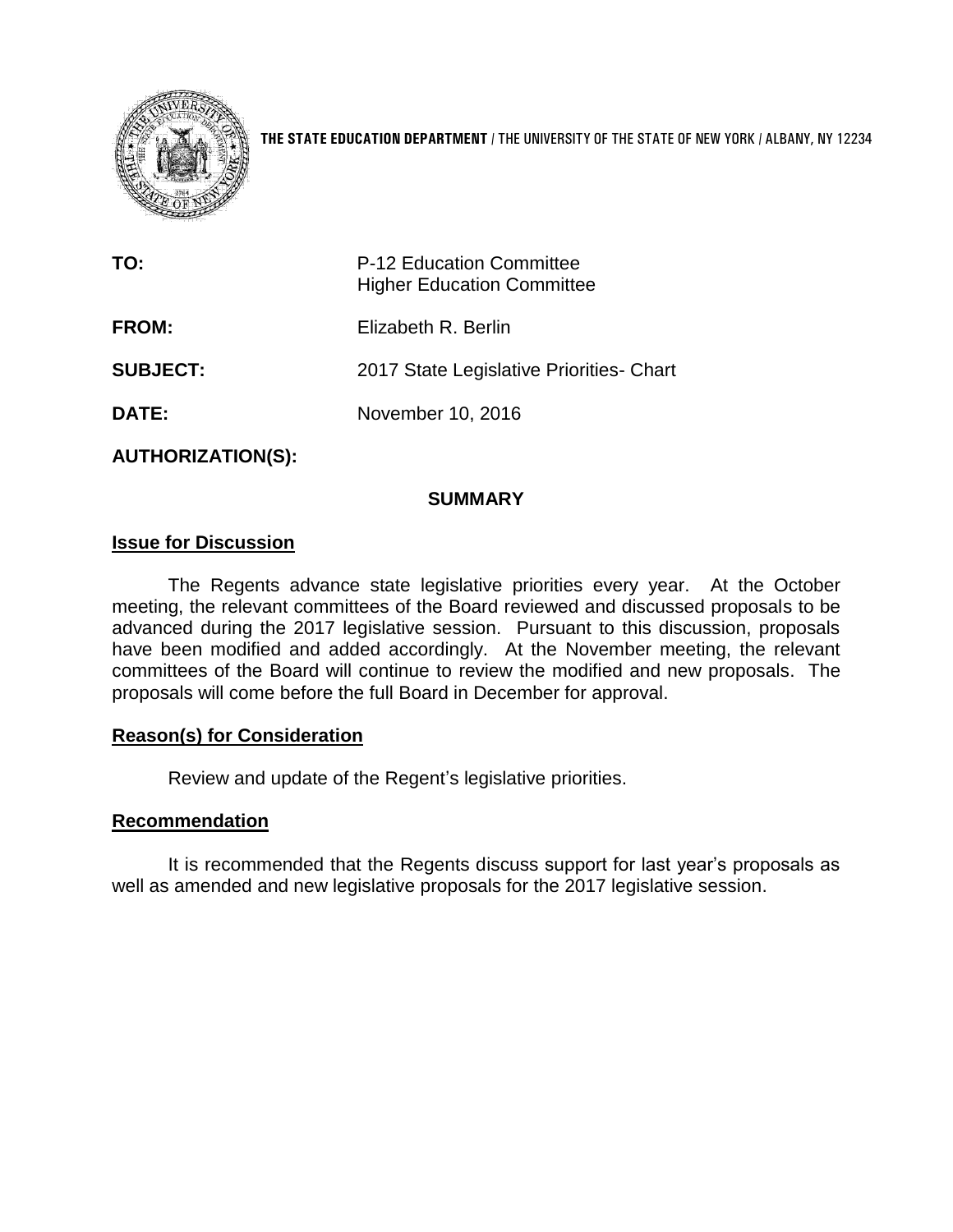# **Discussion of Potential State Legislative Initiatives**

| <b>P-12 Education</b>                                                  |                                                                                                                                                                                                                                                                                                                                                                                                                                                            |                                                                                                                                                                                                                                                                                                                                                                                                                                                                                                                                                                                                                                                                                                                                                                                                                                                                                                                                                                                                                                                                                                                                                                                                       |
|------------------------------------------------------------------------|------------------------------------------------------------------------------------------------------------------------------------------------------------------------------------------------------------------------------------------------------------------------------------------------------------------------------------------------------------------------------------------------------------------------------------------------------------|-------------------------------------------------------------------------------------------------------------------------------------------------------------------------------------------------------------------------------------------------------------------------------------------------------------------------------------------------------------------------------------------------------------------------------------------------------------------------------------------------------------------------------------------------------------------------------------------------------------------------------------------------------------------------------------------------------------------------------------------------------------------------------------------------------------------------------------------------------------------------------------------------------------------------------------------------------------------------------------------------------------------------------------------------------------------------------------------------------------------------------------------------------------------------------------------------------|
| Concept                                                                | <b>Description</b>                                                                                                                                                                                                                                                                                                                                                                                                                                         | <b>History/Notes</b>                                                                                                                                                                                                                                                                                                                                                                                                                                                                                                                                                                                                                                                                                                                                                                                                                                                                                                                                                                                                                                                                                                                                                                                  |
| Tenure/Seniority<br>Protections for Bilingual<br>and ESOL Teachers/TAs | The potential legislation would require districts, in the<br>event of an abolition of a position, to excess the<br>teacher/teaching assistant with the least seniority in the<br>tenure area of the position abolished, except where the<br>retention of a less senior teacher/teaching assistant fluent<br>in a specific language is necessary for the school to<br>provide required bilingual/ESOL instruction.                                          | <b>History:</b> This was first proposed by the Regents in 2015. The proposal<br>has not been reported out of committee.<br>By statute, when the position of a teacher/teaching assistant is abolished,<br>the teacher or teaching assistant having the least seniority in the system<br>within the tenure area of the position abolished must be discontinued. An<br>unintended consequence is that as districts hire new bilingual teachers<br>and teaching assistants to serve expanding populations of English<br>language learners and subsequent layoffs are made due to fiscal<br>constraints, districts may be forced to lay off the more junior bilingual or<br>ESOL teachers or teaching assistants that they need.                                                                                                                                                                                                                                                                                                                                                                                                                                                                          |
| <b>Streamline Pre-K Programs</b>                                       | The potential legislation would eliminate fragmentation<br>in the current prekindergarten system by expanding the<br>allocation process that has been used for the Universal<br>Prekindergarten Program since 1997 to all<br>prekindergarten programs. This would occur through a<br>multi-year phase in of prekindergarten program funding<br>streams being absorbed into the school districts UPK<br>allocation formula as competitive contracts expire. | History: The Regents have proposed alignment of the state's disparate<br>pre-k programs in the past as part of the State Aid proposal. This would<br>be the first year that this is considered as a legislative priority.<br>Currently, the Department administers seven separate and distinct<br>prekindergarten programs in the State of New York. Each of these<br>separate prekindergarten programs has a unique funding structure with<br>varying requirements for quality standards and mechanisms for data<br>collection and reporting. For school districts and community-based<br>organizations that receive funding for multiple prekindergarten programs,<br>these varying requirements become an administrative burden at the local<br>level, and inhibits the seamless provision of high-quality prekindergarten<br>programs to our youngest learners.<br>The Department has in the past proposed the alignment of these programs<br>through the Regents State Aid Proposal process. However, it is<br>recommended that the Regents adopt this proposal as a legislative<br>initiative to recommend a specific mechanism for accomplishing the<br>alignment of these disparate programs. |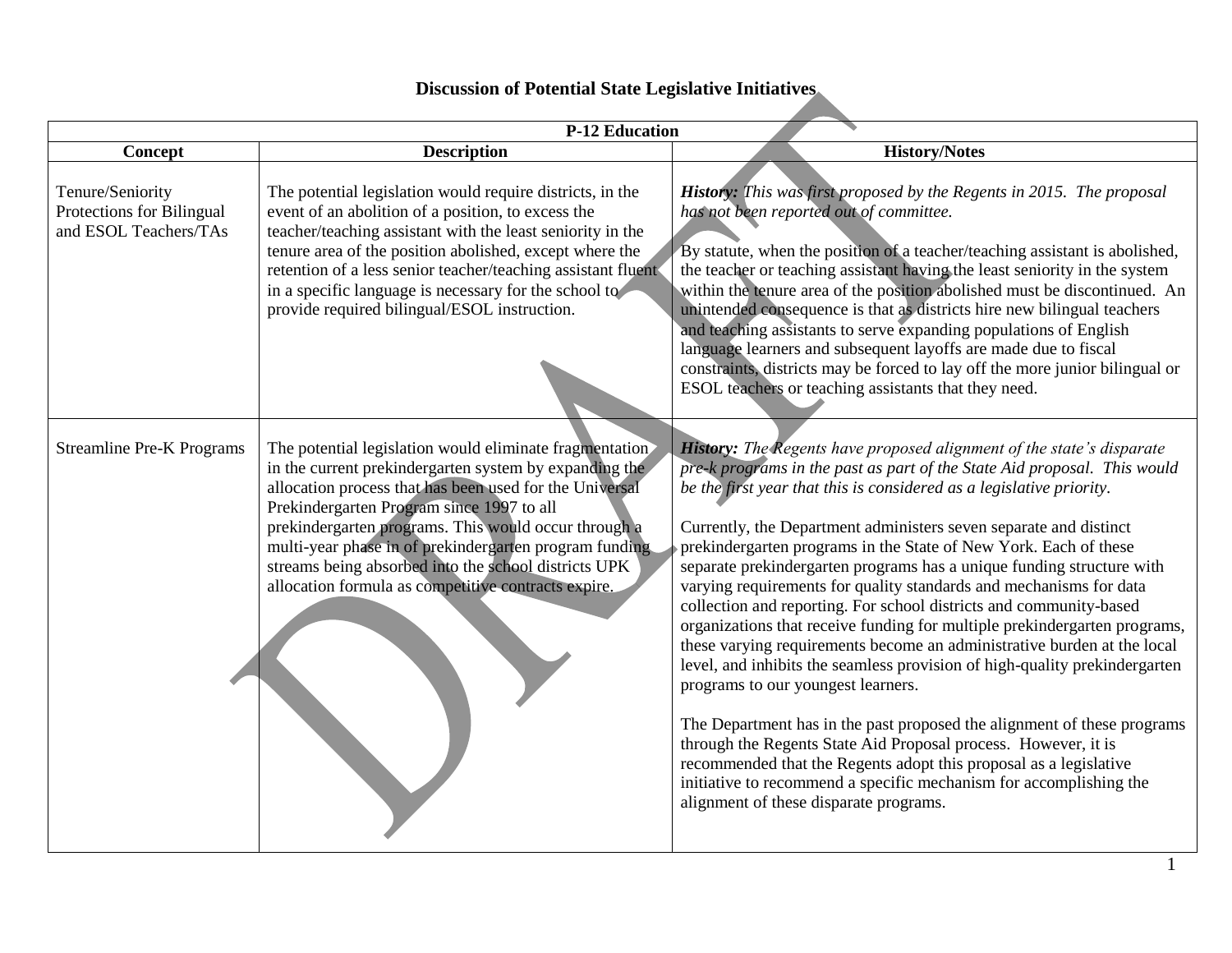| <b>P-12 Education</b>             |                                                                                                                                                                                                                                                                                                                             |                                                                                                                                                                                                                                                                                                                                                                                                                                                                                                                                                                                                                                                                                                                                                                                                                                                              |
|-----------------------------------|-----------------------------------------------------------------------------------------------------------------------------------------------------------------------------------------------------------------------------------------------------------------------------------------------------------------------------|--------------------------------------------------------------------------------------------------------------------------------------------------------------------------------------------------------------------------------------------------------------------------------------------------------------------------------------------------------------------------------------------------------------------------------------------------------------------------------------------------------------------------------------------------------------------------------------------------------------------------------------------------------------------------------------------------------------------------------------------------------------------------------------------------------------------------------------------------------------|
| Concept                           | <b>Description</b>                                                                                                                                                                                                                                                                                                          | <b>History/Notes</b>                                                                                                                                                                                                                                                                                                                                                                                                                                                                                                                                                                                                                                                                                                                                                                                                                                         |
| <b>Tuition Rate Setting Index</b> | The potential legislation would establish a statutory<br>growth index based on an average of state personal<br>income growth to establish predicable and timely tuition<br>increases and allow for improved budget planning. In<br>addition, the proposal would authorize providers to<br>establish a general reserve fund. | History: This was first proposed by the Regents in 2014. The proposal<br>has been reported to Ways & Means in the Assembly, but has not passed<br>either house.<br>Tuition reimbursement for Special Act school districts and 853schools<br>serving students with disabilities is based on a rate methodology that is<br>established by the Department and approved by the Division of Budget<br>(DOB).<br>Based on provider and stakeholder feedback, and the Department's<br>analysis of submitted cost data, a lack of predictable growth to fund<br>increasing costs and the inability to utilize reserve funding for unplanned<br>or emergency expenditures have endangered the Special Act School<br>District and 853 School's capacity to operate essential special education<br>programs for some of the most severely disabled school age children. |
| <b>Mandate Relief</b>             | The potential legislation would eliminate or reduce a<br>significant number of statutory mandates and provide<br>greater flexibility relating to curriculum, transportation,<br>educational management services and special education.                                                                                      | History: The Regents have proposed a comprehensive mandate relief bill<br>since 2012. Through the years, the legislature has enacted several stand-<br>alone provisions of the bill.<br>While many mandates were originally enacted with good intentions, not<br>all mandates have produced their intended results. During times when<br>school district resources continue to be stretched, it is imperative that a<br>thoughtful and targeted series of changes be made to repeal outdated<br>mandates that have grown too burdensome and costly and which are not<br>essential to improving results for students.                                                                                                                                                                                                                                         |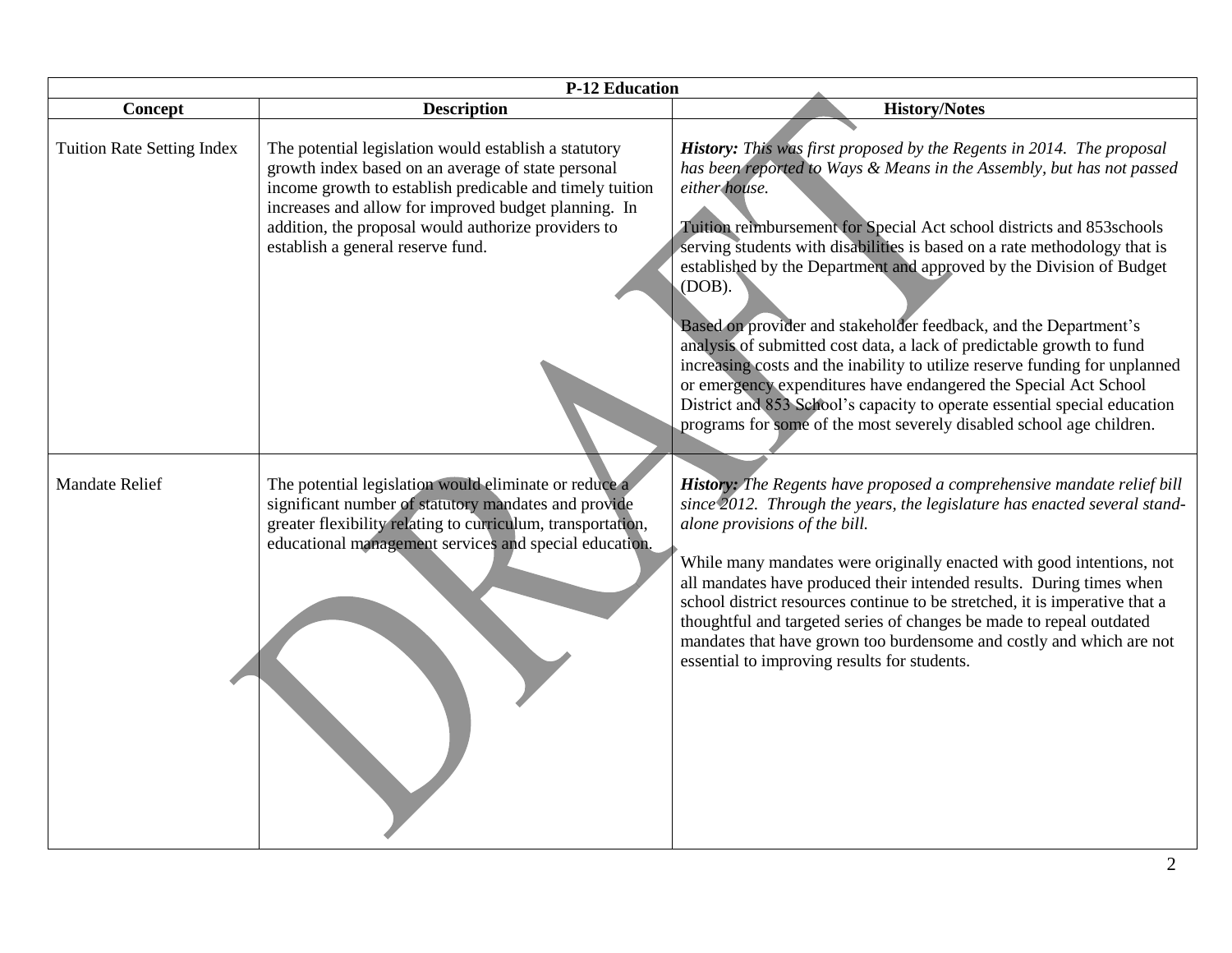| <b>P-12 Education</b>                                                             |                                                                                                                                                                                                                     |                                                                                                                                                                                                                                                                                                                                                                                                                                                                                                                                                                                                                                                                                                                                                                                                                    |
|-----------------------------------------------------------------------------------|---------------------------------------------------------------------------------------------------------------------------------------------------------------------------------------------------------------------|--------------------------------------------------------------------------------------------------------------------------------------------------------------------------------------------------------------------------------------------------------------------------------------------------------------------------------------------------------------------------------------------------------------------------------------------------------------------------------------------------------------------------------------------------------------------------------------------------------------------------------------------------------------------------------------------------------------------------------------------------------------------------------------------------------------------|
| Concept                                                                           | <b>Description</b>                                                                                                                                                                                                  | <b>History/Notes</b>                                                                                                                                                                                                                                                                                                                                                                                                                                                                                                                                                                                                                                                                                                                                                                                               |
| Authorize Recovered<br>Overpayments to be<br>Applied to Prior Year<br>Adjustments | The potential legislation would allow the Department to<br>net out prior year adjustments owed to school districts in<br>the instance of any school aid overpayment recoveries.                                     | History: This would be a new legislative priority.<br>During the course of school aid payments to school districts, there are<br>times when the state owes money to districts, and situations where<br>districts are overpaid and those sums must be recovered by the state. In<br>the instances where funds must be recovered as a result of an<br>overpayment to a district that is also owed a prior year adjustment, the<br>state does not net out the funds owed to the district. This initiative would<br>address this situation and allow districts to more quickly receive any<br>funds they are owed.                                                                                                                                                                                                     |
| <b>Regional Secondary</b><br>Schools Advisory Council                             | The potential legislation would establish a temporary<br>advisory council composed of legislative and advocacy<br>stakeholders tasked with developing a legislative<br>proposal to establish regional high schools. | <b>History:</b> This was first proposed by the Regents in 2012. Versions of this<br>proposal have been passed by the Senate, but have not advanced in the<br>Assembly.<br>Current state law has limited options for school districts to create and<br>sustain high-quality collaborative secondary schools.<br>School districts across the state need a mechanism to build collaborative<br>secondary school partnerships that will provide greater educational<br>services to students. While the Department has proposed legislation in<br>the past to accomplish this, the legislation has not been enacted and it is<br>recommended that the Regents consider a revision to this initiative that<br>includes establishment of a temporary advisory council to develop a<br>proposal with stakeholder feedback. |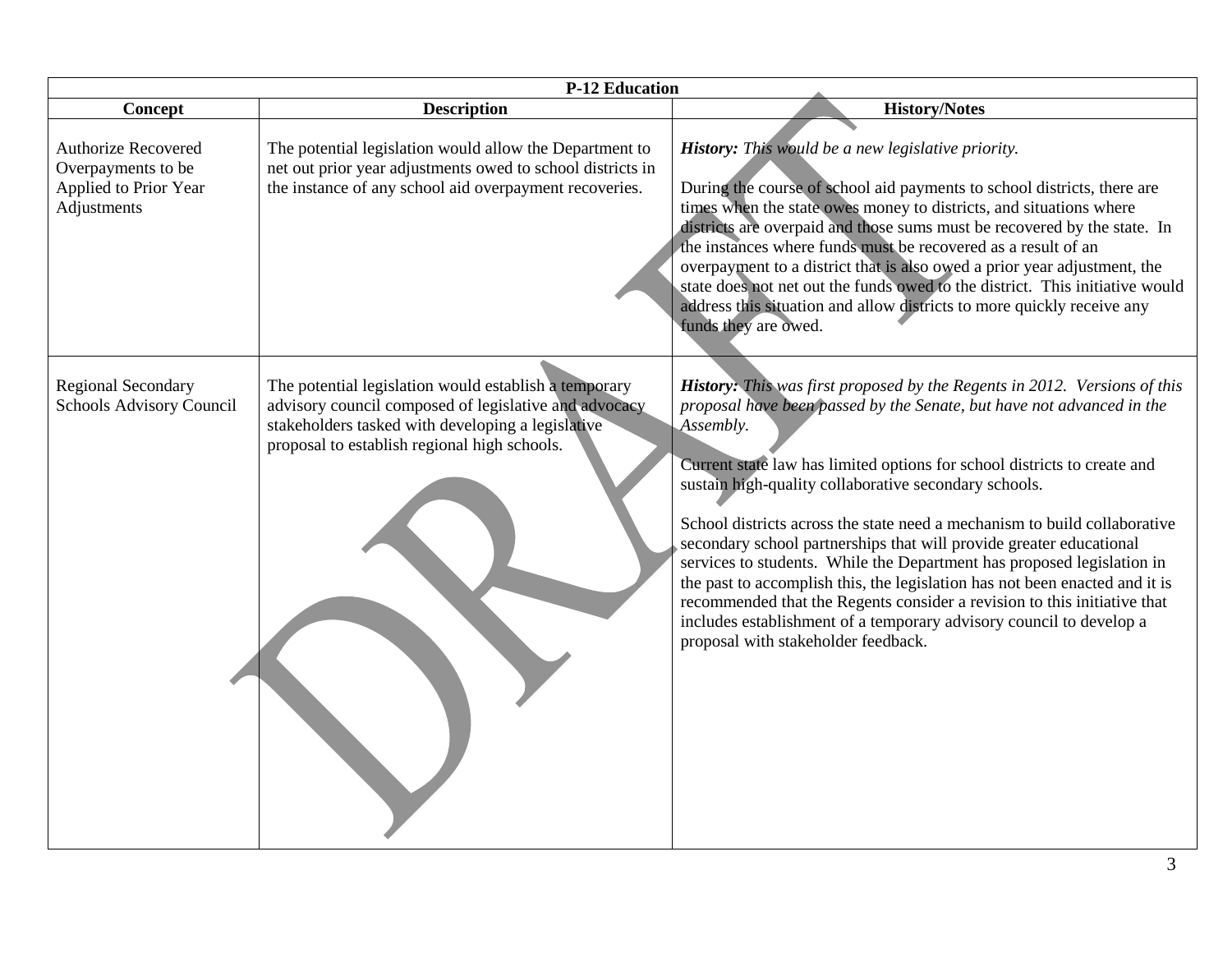| <b>P-12 Education</b>                                                                                 |                                                                                                                                                                                                                                                                                                                                                                                                                                                                                  |                                                                                                                                                                                                                                                                                                                                                                                                                                                                                                                                                                                                                                                                                                                               |
|-------------------------------------------------------------------------------------------------------|----------------------------------------------------------------------------------------------------------------------------------------------------------------------------------------------------------------------------------------------------------------------------------------------------------------------------------------------------------------------------------------------------------------------------------------------------------------------------------|-------------------------------------------------------------------------------------------------------------------------------------------------------------------------------------------------------------------------------------------------------------------------------------------------------------------------------------------------------------------------------------------------------------------------------------------------------------------------------------------------------------------------------------------------------------------------------------------------------------------------------------------------------------------------------------------------------------------------------|
| Concept                                                                                               | <b>Description</b>                                                                                                                                                                                                                                                                                                                                                                                                                                                               | <b>History/Notes</b>                                                                                                                                                                                                                                                                                                                                                                                                                                                                                                                                                                                                                                                                                                          |
| Modernizing SED<br>Authority to Intervene and<br><b>Support Struggling School</b><br><b>Districts</b> | The potential legislation would modernize several<br>disparate and disjointed intervention authorities that are<br>provided to the Department to intervene in school<br>districts, including distinguished educators, joint<br>intervention teams, and educational partnership<br>organizations in order to align these authorities and<br>ensure that they become more useful tools for the<br>Department to employ in districts that need special<br>assistance and oversight. | <b>History:</b> A version of this proposal was first proposed by the Regents in<br>2011. The proposal has not been reported out of committee.<br>Over the years, several changes in law have provided the Department<br>with authority to intervene in school districts. However, these efforts<br>have often been disjointed and driven by administrations with different<br>outcomes in mind.<br>As a result, while Education Law provides several options for<br>intervention in struggling schools, these tools are often not accessible or<br>effective, leaving the Department with few levers to compel change in<br>struggling districts, or to provide them with the oversight, assistance and<br>support they need. |
|                                                                                                       |                                                                                                                                                                                                                                                                                                                                                                                                                                                                                  |                                                                                                                                                                                                                                                                                                                                                                                                                                                                                                                                                                                                                                                                                                                               |